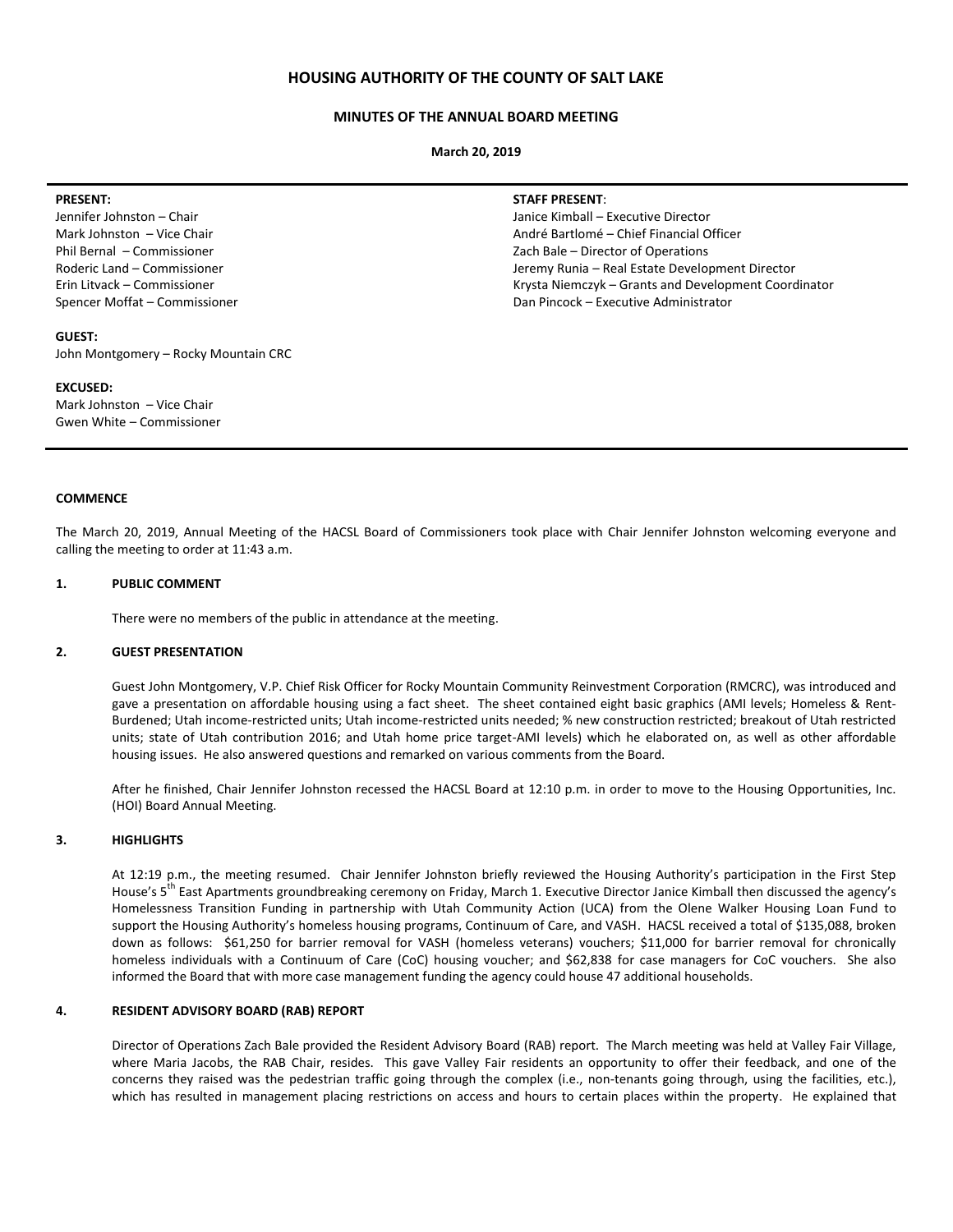cameras will be installed and that the clubhouse will be key-card so that the residents can access the places they need to during off-hours while still keeping the area safe. He added that the next RAB meeting will be held at Bud Bailey (in similar fashion to the Valley Fair meeting). He remarked that HACSL is excited to see that some RAB members will be attending the upcoming Utah NAHRO conference, as well as the Utah Apartments Association conference in April. The RAB is looking to get more feedback from tenants and suggestion boxes will be installed (similar to the one in the HACSL lobby). The RAB will have more web presence on the rebrand website, as well. Chair Jennifer Johnston recommended a form asking for specific information (which property the suggestion applies to; contact information for the person submitting the suggestion, etc.).

## **5. CONSENT AGENDA**

For the Consent Agenda, there were two sets of minutes (February 20 and the February 28 Special Board Meeting) and a policy change. Commissioner Litvack motioned to approve the Consent Agenda, and Commissioner Moffat seconded. The motion passed, and the Consent Agenda was approved.

## **6. ACTION ITEMS**

# **Elections**

Executive Director Janice Kimball indicated that she had spoken to both Jennifer Johnston and Mark Johnston about serving as the HACSL Board Chair and Vice Chair respectively and that both indicated their willingness to serve in those positions. Commissioner Bernal then nominated Jennifer Johnston as Chair and Mark Johnston as Vice Chair, and Commissioner Moffat seconded. The motion passed, and they were elected to their positions.

Commissioner Bernal pointed out that the agency's by-laws indicated that those elected would serve two-year terms, although the officers have tended to be elected annually. Executive Director Janice Kimball suggested in the future to have the elections bi-annually and said she would look into the issue further and will check to see what each of the entities requires.

## **Calendar Year audits (Frontier, Villa Charmant)**

HACSL CFO Andre Bartlome indicated that there are two LIHTC properties under the Housing Authority, namely Frontier and Villa Charmant. Both properties have finished their 15-year tax entity requirement this last year, and HACSL is working on unwinding both entities from their partnerships. Real Estate Development Director Jeremy Runia detailed what the unwinding would involve. Andre Bartlome informed the Board that both audits were unqualified opinions with no findings. Commissioner Bernal motioned to approve the audits, and Commissioner Land seconded the motion, which passed, and the audits were approved.

## **Ratification of Resolution #964 (from the February 28 Special Board Meeting)**

Resolution #964 (Columbus Loan Modification) was ratified. Commissioner Litvack motioned to ratify, and Commissioner Land seconded. The motion passed, and Resolution #964 (which had already been approved in the February 28 Special Board Meeting) was ratified.

## **Title Change – Executive Director to Chief Executive Officer**

Executive Director Janice Kimball asked the Board to approve a title change from Executive Director to Chief Executive Officer (CEO). She also said that along with the rebrand all managers would have their titles changed to Director, as this reflects titles which peers in similar agencies hold and is more in line with expectations which management has for these positions. HR surveyed several Public Housing Agencies and found the CEO title to be more common with larger, more complex agencies. Commissioner Litvack voted to approve the title change, and Commissioner Moffat seconded. The vote passed, and the title change was approved. CFO Andre Bartlome added that this change will also require changes to the various entities' by-laws.

## **2019-2020 Public Housing Agency (PHA) Plan**

CEO Janice Kimball explained that the agency received feedback on the Public Housing Agency (PHA) Plan from two sources: The Road Home (Michelle Flynn); Powerful Moms Who Care (affiliated with Crossroads Urban Center). Michelle Flynn asked for expansion of the agency's moving on from Permanent Supportive Housing (PSH). There are five individuals using these vouchers who no longer need the services who can be graduated out of PSH and others can be moved in. HACSL would like to wait and watch at this point, given the capacity issue which already exists, and when the need arises to do so, it will evaluate options. The other feedback received came from Powerful Moms Who Care, who urged the Housing Authority to follow the Violence Against Women Act, which HACSL agrees with and already does, and to work on creating supportive housing for homeless families, and going forward the agency will look for opportunities where it can have homeless families as part of a project (as has been done with Bodhi and will be done with The Hub). HACSL is not planning to make any changes to the Plan but wanted to inform the Board of the feedback it has received and to let the Board know that